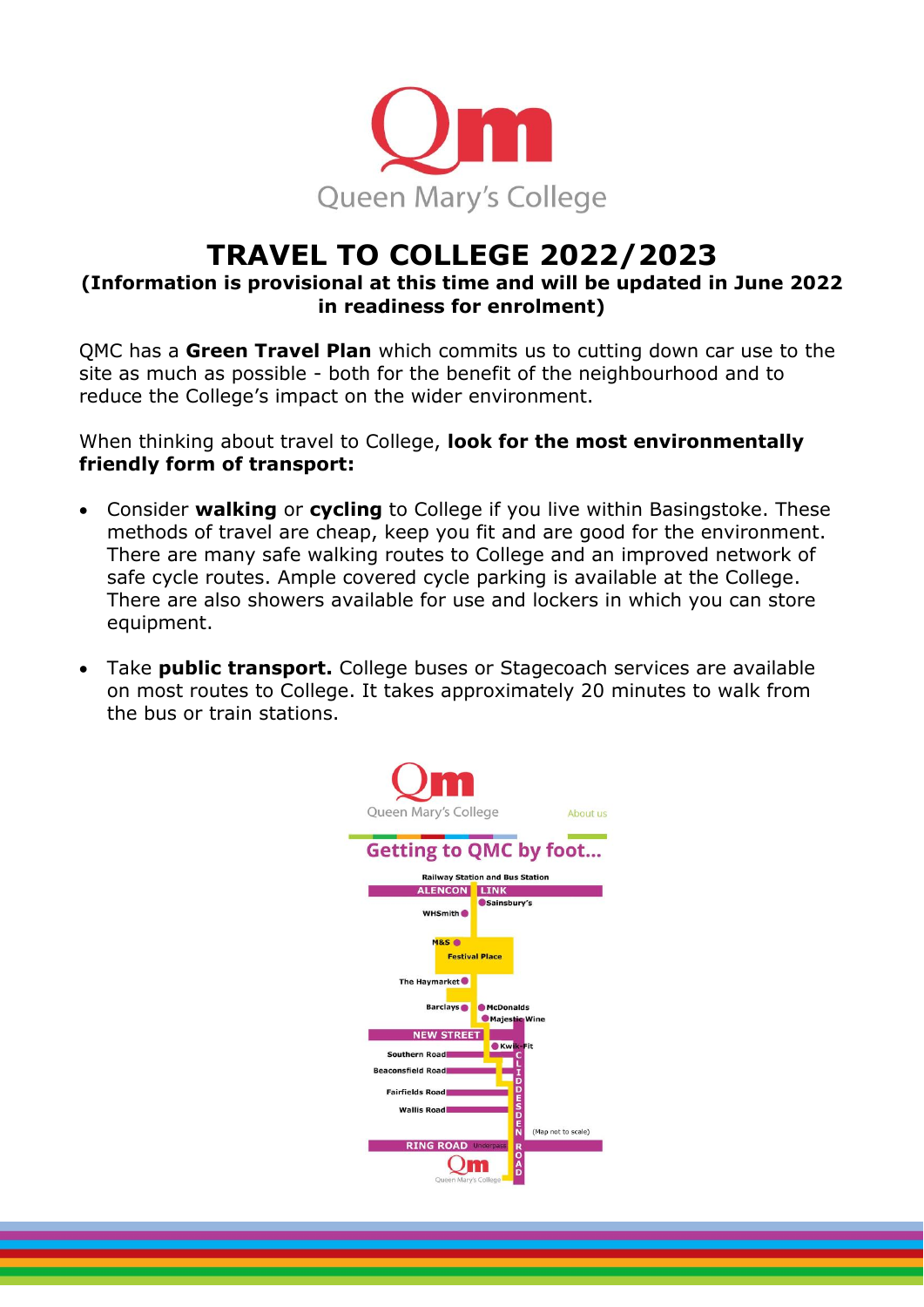- If you are being given **a lift** to College you must use the turning circle and drop off point at the far end of Cliddesden Road. Please be considerate to our neighbours and do not park in neighbouring streets or block driveways.
- **Parking** spaces on the site are very limited and priority is given to students who have completed at least one full year at the College and meet the set criteria. **Be aware that passing your driving test will not give you the automatic right to park at College. The issue of a permit does not guarantee the availability of a parking space.**

If you wish to apply for a parking permit to access the site by car, an application form is available from the Help Desk. Each application will be considered on its merits and special cases will be viewed sympathetically. The smartcards currently cost £120 for the whole academic year, £80 from the Spring Term onwards and £40 for the Summer Term (the charges may be reviewed).

#### **COLLEGE BUS SERVICES – The current cost for an annual College bus pass is £475 (charges will be reviewed for the new academic year)**

For students who live in the **Andover, Burghfield, Fleet/Yateley/Hartley Wintney, Hook/Odiham/Warnborough, Newbury/Headley/Kingsclere, North Waltham/Hatch Warrant & Kempshott** or **Whitchurch/Overton** areas, the College organises private coach transport. We recognise that transport represents a significant cost to families and offer annual passes at very competitive rates. As the services are contracted annually, tickets are only issued on an annual basis and **payments are not refundable**. However, to help spread the cost we are able to accept an initial payment at enrolment with the remaining two payments made by card or online on  $1<sup>st</sup>$  October and  $1<sup>st</sup>$ November inclusive. This facility is only available for the College buses, not for Stagecoach buses. Places are limited and are awarded on a first come first served basis, so please apply early via the June enrolment packs.

College buses have the advantage of delivering you directly onto the College site each morning and returning you at the end of the day. They are faster and more direct than the scheduled services, but they only run once a day each way in term time and you will have trapped time at College when you are not in timetabled lessons. They are not used by members of the general public. The passes cannot be used on Stagecoach services.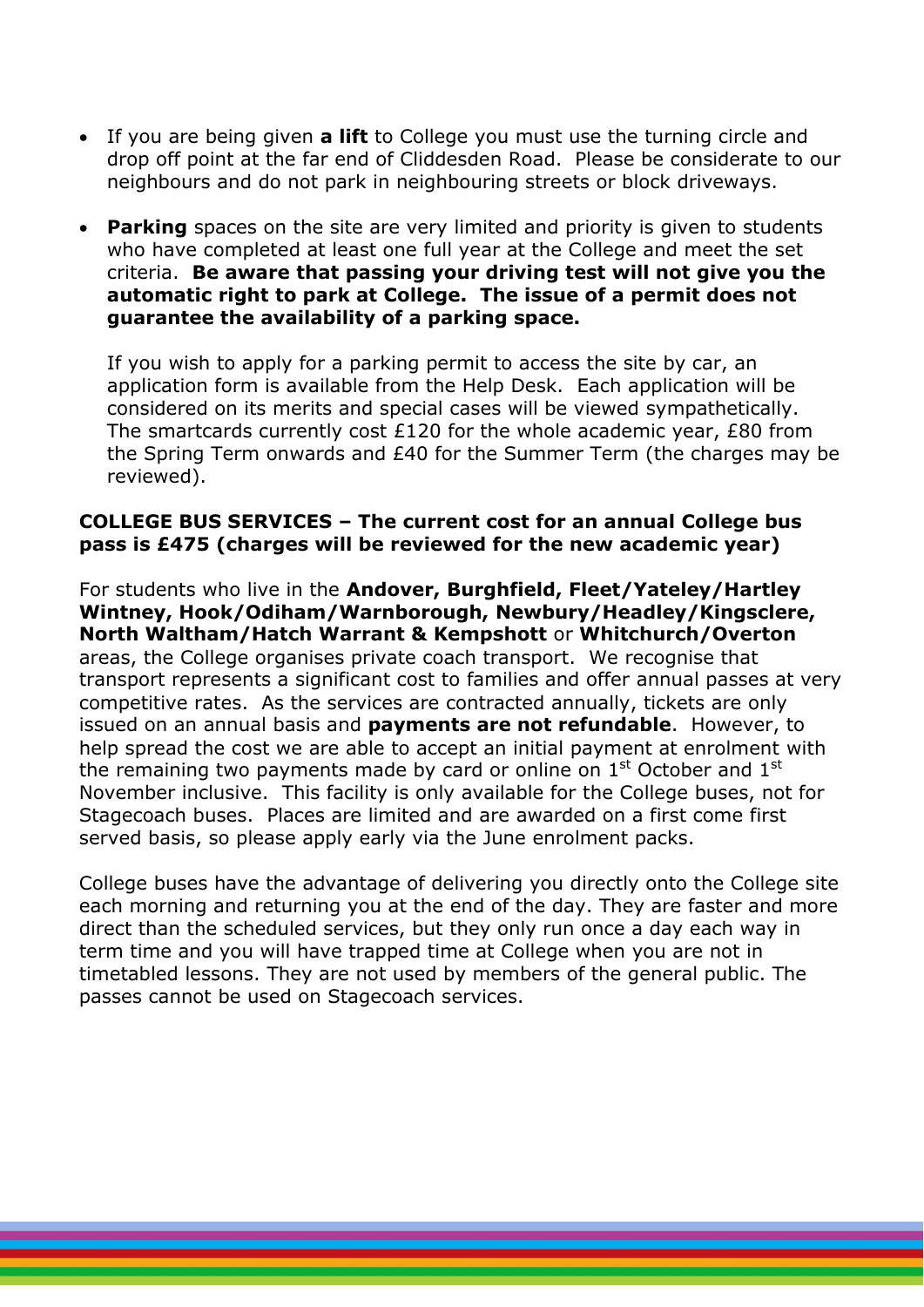## **How to Apply for a College Bus Pass**

If you wish to apply for a College Bus pass, complete the online application form, details of which will be in the application pack issued in June. For further information please contact the Help Desk on 01256 417500.

Current routes, which are subject to change, as is the bus price for the next academic year, can be found on our website: www.gmc.ac.uk

#### **STAGECOACH BUS SERVICES**

**Pricing and any changes will be included in the enrolment pack sent in June when Stagecoach have confirmed information. Information below is based on 21/22 and is for information only.**

To use scheduled Stagecoach bus services to and from College you will need to purchase a StudentRider Basingstoke (local/inner Basingstoke), or a StudentRider Gold (for those living outside Basingstoke). You must apply for the zone appropriate to your address and this will be checked. The Stagecoach bus pass has the advantage that it can also be used in the evenings, at weekends and during holidays, without additional payments, for travel within your area. **You must carry photo ID in support of your bus pass**.

| NGO 101 ZUZ 1122 GIU. |             |      |                                                   |
|-----------------------|-------------|------|---------------------------------------------------|
| 2021/2022             | Basingstoke | Gold |                                                   |
| Autumn term           | £167        | £322 | Includes Christmas holiday                        |
| Spring term           | £145        | £275 | Includes Easter holiday                           |
| Summer term   £120    |             | £229 | Excludes summer holiday; ticket expires at end of |
|                       |             |      | term                                              |
| Annual                | £425        | £745 | Includes all holidays; ticket expires 31 August   |

#### Rates for 2021/22 are:

- Student rate tickets will be available to any full time student aged 16+.
- Applications are made through the Stagecoach website and issued as a smartcard.
- Replacement smartcards can be requested by students free of charge through the Stagecoach website or by phone.
- It is not possible to pay QMC for a Stagecoach Bus Pass. Direct card payments to QMC, or online payments through Tucasi, are for College bus passes only.
- If you live within the Basingstoke town area and wish to purchase a *weekly* or *monthly* bus pass you can do so by contacting Stagecoach directly.

#### **How to Apply for a Stagecoach Bus Pass**

For information regarding bus timetables, zone maps, etc, please visit the Stagecoach website. Applications can be made online from early August 2021 through Stagecoach: [https://www.stagecoachbus.com/regionaltickets/south/basingstoke/southstudents](https://url4.mailanyone.net/v1/?m=1lCj0P-000AOZ-47&i=57e1b682&c=4r8BI7Z6CPCyfx7VxOte6efElqEKNCqqaAb42lsK4OrloKmZoJJI8sbNFbIh_CI6ymenbseshY2u9iRGugan2Kz_gs0Gj-7_o13gCBpVkhZP0FdScEUm2EFVr7L0U3jFQq29azuLCBThtV65Uhn8RYxZIOlmbqxmqc1z-h94BI-X70fa0lxRWO2hVcKkyA6RiQzeWs2km9l9lP6CBp100hwhxaaDyfpLbKZ1s5a8vkHn5H3-J_cs1JccIjHdMyDQ4kkjaGKj3mEVxY4sEXj3FuS2amELUFGaepGN5LJKFVM) If you do not have access to the internet please contact Stagecoach on 0345 121 0190.